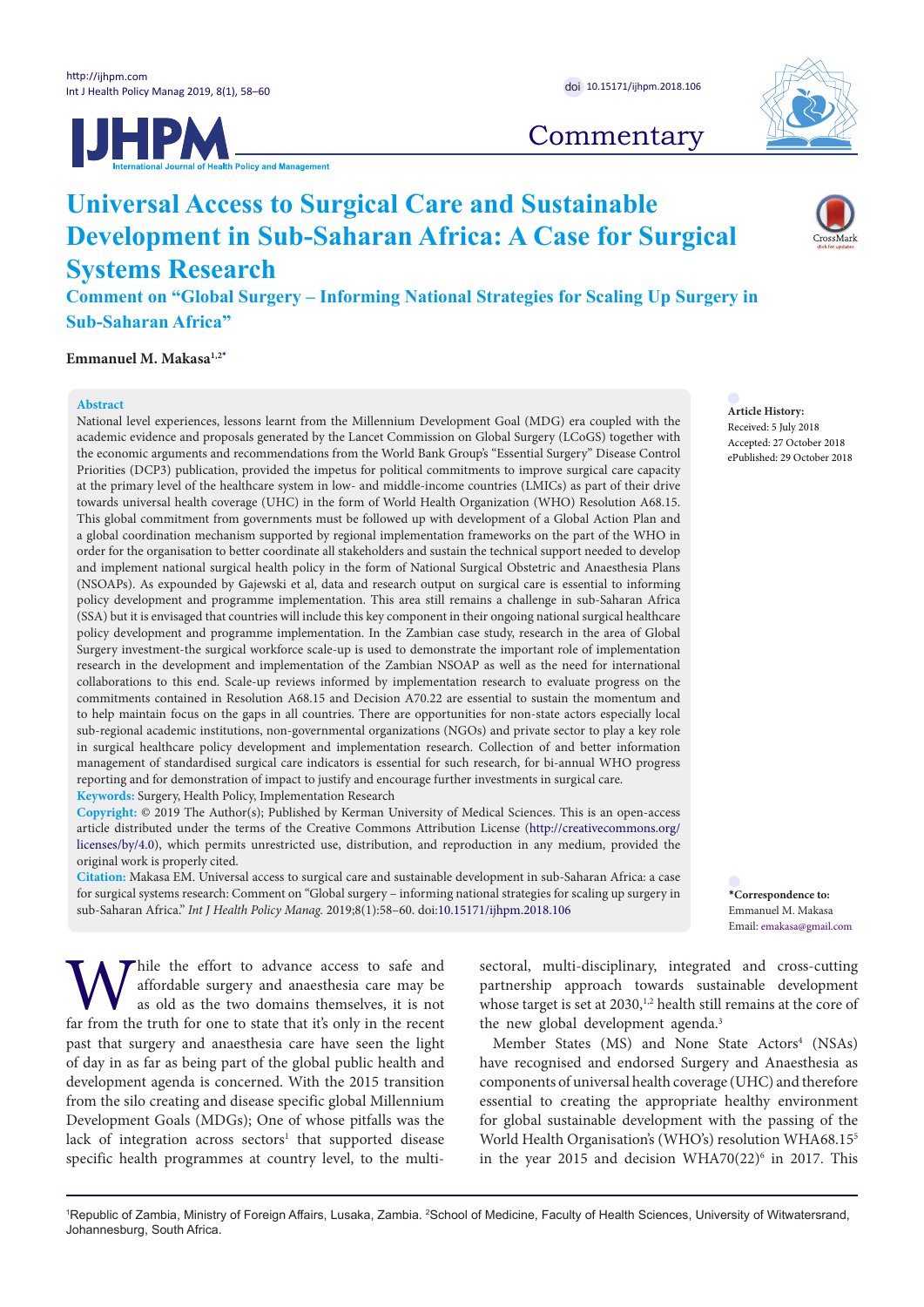was in addition to the World Bank Group's publication of a full volume on "Essential Surgery"7 in the third edition of their Disease Control Priorities (DCP3) and the Lancet Commission on Global Surgery's (LCoGS's) "*Global Surgery 2030: evidence and solutions for achieving health, welfare, and*  economic development"<sup>8</sup> report; both of which were published the same year, 2015.

In order to translate global political commitments into national health policy and programmes that can further translate into tangible health service delivery in this regard, 3 years down the line since resolution WHA68.15; many lowand middle-income countries (LMICs) in sub-Saharan Africa (SSA) are embarking on the development of their National Surgical Obstetric and Anaesthesia Plans<sup>9</sup> (NSOAPs) as the vehicle to improving universal access to safe and appropriate surgical and anaesthesia care within their primary health system (at the District Hospital).

As expounded by Gajewski et al, the Republic of Zambia was the first to pilot the LCoGS's blueprint<sup>10</sup> for a systems approach to translating the political commitments contained in resolution WHA68.15 into national health policy in the form of an NSOAP and therefore makes a good case to study though my opinion on this issue may be considered subject to bias with me being a Zambian national by some, while others may still argue that my nationality makes me a good commentator on this case study.

The identification by the authors of surgical health systems research especially at District as an important gap<sup>10</sup> that needs closing in order to inform the implementation of these surgical obstetric and anaesthesia country plans is fully acknowledged and supported by evidence from the inception of the Zambian NSOAP11 development process which is also the case in many other countries embarking on this process.

A Zambia nationwide surgical health system situation analysis,12-14 though done prior to the NSOAP process, was essential and not only provided the evidence that spurred the country into diplomatic action to spearhead the development of global surgical care health policy at the United Nations in Geneva and Vienna, but also provided some of the baseline information used in the formulation of not only the Zambian NSOAP but also the surgical health systems research grant applications of COST-AFRICA and SURG-AFRICA that the authors use in this case study.

<span id="page-1-0"></span>Because of the very limited data from scientific studies in the fields of Surgery and Anaesthesia,<sup>15</sup> worse in surgical health systems, in the SSA region, that could have better informed the development of NSAOPs, its hardly wrong to assume that a national surgical obstetrics and anaesthesia planning process that is only informed by a snap crosssectional situational analysis could be flawed.

For this reason, the Zambian NSOAP development process was further supported by surgical health systems data obtained from other processes that included expert opinions, stakeholder engagements in focused group discussions for priority setting, drafting and validation as well as costing.

The outcome Zambian NSOAP, launched at the 70th World Health Assembly Global Surgery Side-Event in Geneva, also includes surgical health systems research and quality improvement as one of the pillars of an effective surgical, obstetric, and anaesthesia health systems.

It is therefore envisaged that the Zambian universal access to safe surgery and anaesthesia capacity building process, that is being guided by the Zambian NSOAP implementation at the district hospital facility, will continue to be improved based on information generated from local and hopefully regional surgical obstetrics and anaesthesia plan implementation research.

While funding is highlighted as the main constraint to surgical health systems research output in the Zambian NSOAP, limited research skills, capacity and culture could be the other inhibiting factors that could be addressed through international research collaborations as evidenced by both the COST-Africa10 and SURG-Africa10 research grants that have provided both the funding and research training programs.

The absence of large scale, let alone multi-disciplinary or multicentre user friendly surgical health information systems or databases is another factor in the way of surgical health systems research when one considers the disjointed paperbased surgical patient health information and low surgical case volume recorded in most health facilities in Zambia. It is my sincere hope that innovative use of mobile phone technology can help us address this challenge in view of the fact that Zambia currently has a relatively high mobile phone penetration  $(79.07\%)$ <sup>16</sup> and coverage.

The Republic of Zambia is also in the process of establishing a WHO Regional Collaboration Centre (RCC) on surgical health information. This centre will also serve as a key driver for surgical health systems research output for Zambia and the 16 MS of the Southern African Development Community (SADC) so that our future surgical health policy formulations, surgical programme development, and surgical service delivery are well informed and evidence-based.

Other global and regional gaps that could affect national surgical and anaesthesia policy, programme and service delivery as per resolution WHA68.15 may include, among others, the lack of a robust global surgery governance and coordination mechanism that could mobilise appropriate resources, support surgical health systems research and provide a platform for sharing of best practice for LMICs in SSA and other parts of the developing world. A SSA regional implementation framework could also be essential for benchmarking for both NSOAP development as well as implementation. The WHO which is the natural lead in this area unfortunately continues to lag behind in its financial and technical capacity to support MS in their quest to improve universal access to safe and affordable surgical care. In such a scenario, the role of none-state actors becomes even more important and works best when they are well coordinated regionally or at country level with the national Ministry of Health taking the lead role as was the case in the COST-Africa study and the Zambian NSOAP development process. We continue to engage and work with regional inter-governmental organisations that are new to public health work such as the SADC, the East Central and Southern Africa Health Community (ECSA-HC) and indeed the African Union (AU) with the hope that they too can take up this challenge as they